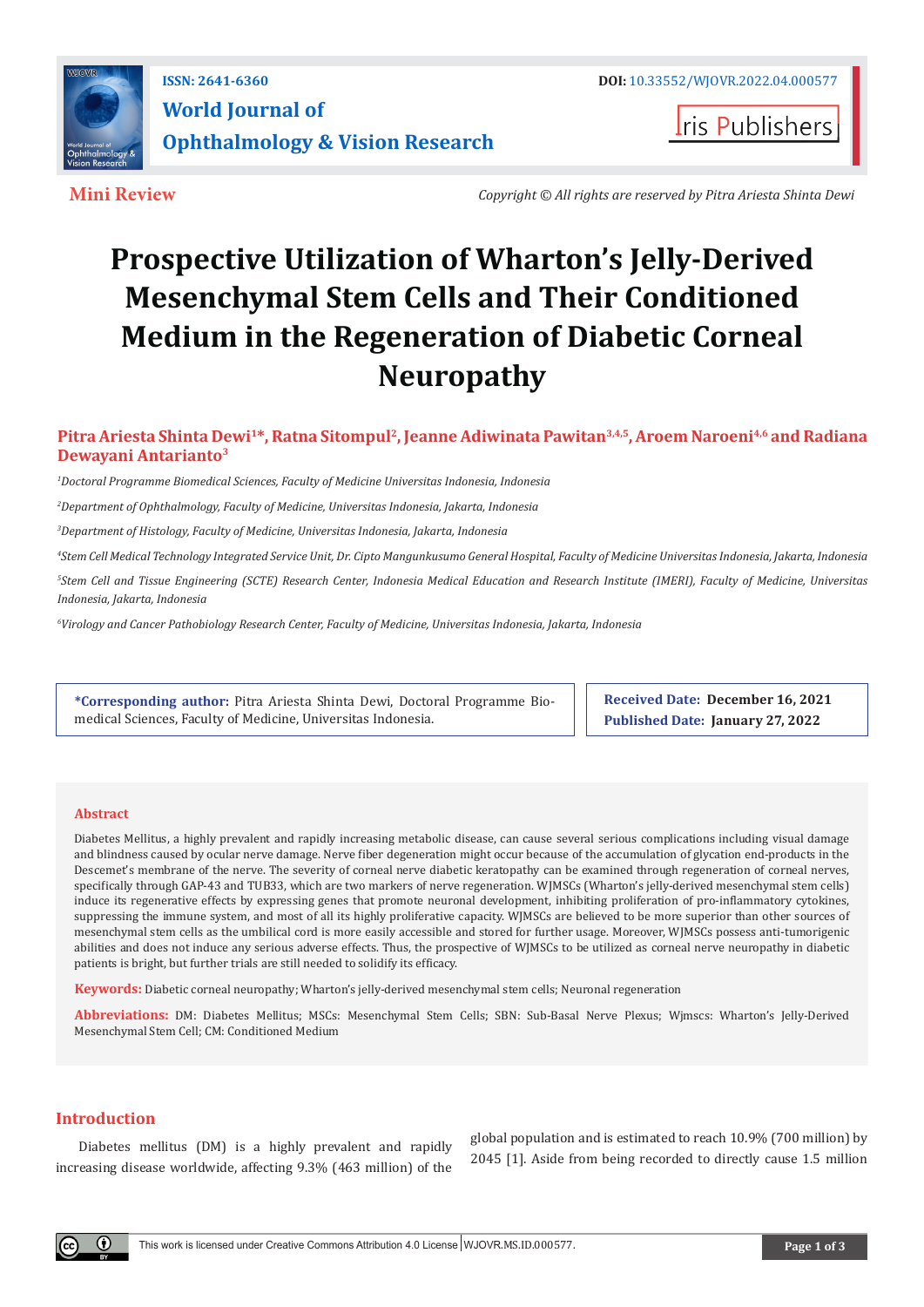deaths in 2019, DM is also a major source of serious neurovascular complications. One such complication is peripheral neuropathy, which might affect vision or worse, cause blindness [2].

Hyperglycemia in diabetic patients can lead to impaired innervation of the cornea, altered corneal sensitivity, dry eyes, and changes in epithelial basal cells, basement membrane, and the subbasal nerve plexus (SBN). Reduced corneal sensitivity put the eyes at risk to dryness and infection. Moreover, damaged corneal nerves cause inability to maintain neurotropic peptides, which further exacerbate the complications as it interferes wound healing, causing the patient to be at risk for corneal infections [3]. However, corneal nerve regeneration is currently a challenge that has yet to be tackled by ophthalmologist due to inadequate treatments readily available to stimulate regeneration of corneal nerve and restore normal function of the nerve [4].

In the light of current knowledge, it has been shown that the accumulation of advanced glycation end-products (AGEs) in Descemet's membrane disrupt its composition and leads to nerve fiber degeneration. It is of paramount importance to highlight the severity of diabetic neuropathy through evaluation of corneal nerve regeneration [5]. Research advancements in mesenchymal stem cells (MSCs) and its potential therapeutic efficacy serve as a hope for diabetics in the near future. Furthermore, several studies have shown the ability of Wharton's jelly-derived mesenchymal stem cells (WJMSCs) and their conditioned medium (CM) to differentiate and initiate regeneration of Schwann cells [6]. Thus, the aim of this review is to evaluate and summarize the efficacy of WJMSCs or their CM through recent research and advances in animal trials to evaluate their prospect for future applications in patients with diabetic corneal neuropathy.

# **Discussion**

## **An overview of Wharton's jelly mesenchymal stem cells**

MSCs can be obtained through other sources, such as bone marrow, adipose tissue, periodontal ligament, dental pulp, etc. However, it may be said that WJMSCs currently sits on a superior level compared to other sources of MSC. Studies previously conducted have shown that WJMSCs are more primitive than other adult sources of MSCs, this translates to a higher proliferation rate without being tumorigenic, a greater expansion capability, and a highly potent immunomodulatory capacity [7]. Regarding its potential to regenerate peripheral ocular nerves in diabetic patients, WJMSCs also express genes that promotes neural regeneration and development. Moreover, the CM, which contains its secretome (including nerve growth factor), also takes part in the regeneration, homing, and immunomodulatory capacities of WJMSCs [8].

Currently, MSCs are isolated from WJ through two types of method, which are "enzymatic digestion" and "tissue explant." The former utilizes collagenase, specifically collagenase II at 37°C for 16–20 hours [9]. The latter was developed because some studies suggest that the former might alter the function of the MSCs, thus

decreasing their efficacy. It is done by maximizing the ability of MSCs to migrate and adhere to external tissues. The most recent study suggests that 10mm-size tissue explants are the most effective adhering media [10]. After being isolated, the MSCs are centrifuged to extract the precipitate (mesenchymal tissue). We have also previously studied the effect of WJMSCs and their CM in the regeneration of corneal nerve in rats with diabetic keratopathy. The CM we formulated, where the MSCs are cultured, contained 10% in-home platelet lysate, 1% Glutamax-1 (Gibco, Thermo Fischer, USA). 1% Penstrep (Gibco, Thermo Fischer, USA), and 1% amphotericin B (Gibco, Thermo Fischer, USA) in MEM alpha (Gibco, Thermo Fischer, USA). The MSCs can later be harvested and directly used or stored in liquid nitrogen for future use.

The potential of WJMSCs has yet to be fully unraveled, as the studies for corneal nerve regeneration have only been done in animal studies. However, murine models of diabetic keratopathy hold similarities to human corneal structures. In our previous study, the rats are diabetically-induced with streptozotocin through intraperitoneal injection. Diabetic keratopathy in rats is examined through corneal sensibility analysis. After the study, the rats are euthanized using ketamine and xylazine injection.

# **Effectiveness of WJMSCs and their CM on initiating regeneration**

On our recent study, diabetic rats treated with topical WJMSCS eye drops showed regeneration of damaged corneal epithelium and integrity. Moreover, the topical administration of WJMSCs grown in their CM showed increased density of GAP-43 (growth associated protein-43), TUB33 (beta tubulin III), and nerve fibers in the cornea of the rats when evaluated through immunohistochemical staining. This finding indicates significant improvement of corneal growth and reparation. This also validates the ability of MSC's to secrete multiple growth factors and cytokines, as well as extracellular vesicles which support the DNA and miRNA ability to express regenerative genes [11]. Anti-inflammatory abilities of MSCs are shown by Di et al. through pro-inflammatory cytokines tumor necrosis factor-α and interleukin-1β present secreted by MCSs.5 Moreover, the immunomodulatory effects of WJMSCS also include the inhibition of maturation and activation of T cells and dendritic cells and also the activation of natural killer cell cytotoxicity. These immunosuppressive effects give corneal nerves more time for regeneration and growth, as well as minimizing inflammation and damage on the nerve. WJMSCs also express various chemokines which are known to induce angiogenesis to aid the damaged neuronal epithelium [12].

Understanding that the pathophysiology behind diabetic keratopathy involves inflammation and degradation of nerve cells, along with the knowledge on the efficacy of WJMSCs on neuronal development and anti-inflammation, WJMSCs and their CM is a promising alternative to treat diabetic keratopathy. Furthermore, MSCs derived from umbilical cord has also been investigated on other eye diseases. Clinical trials conducted by Kahraman et al.